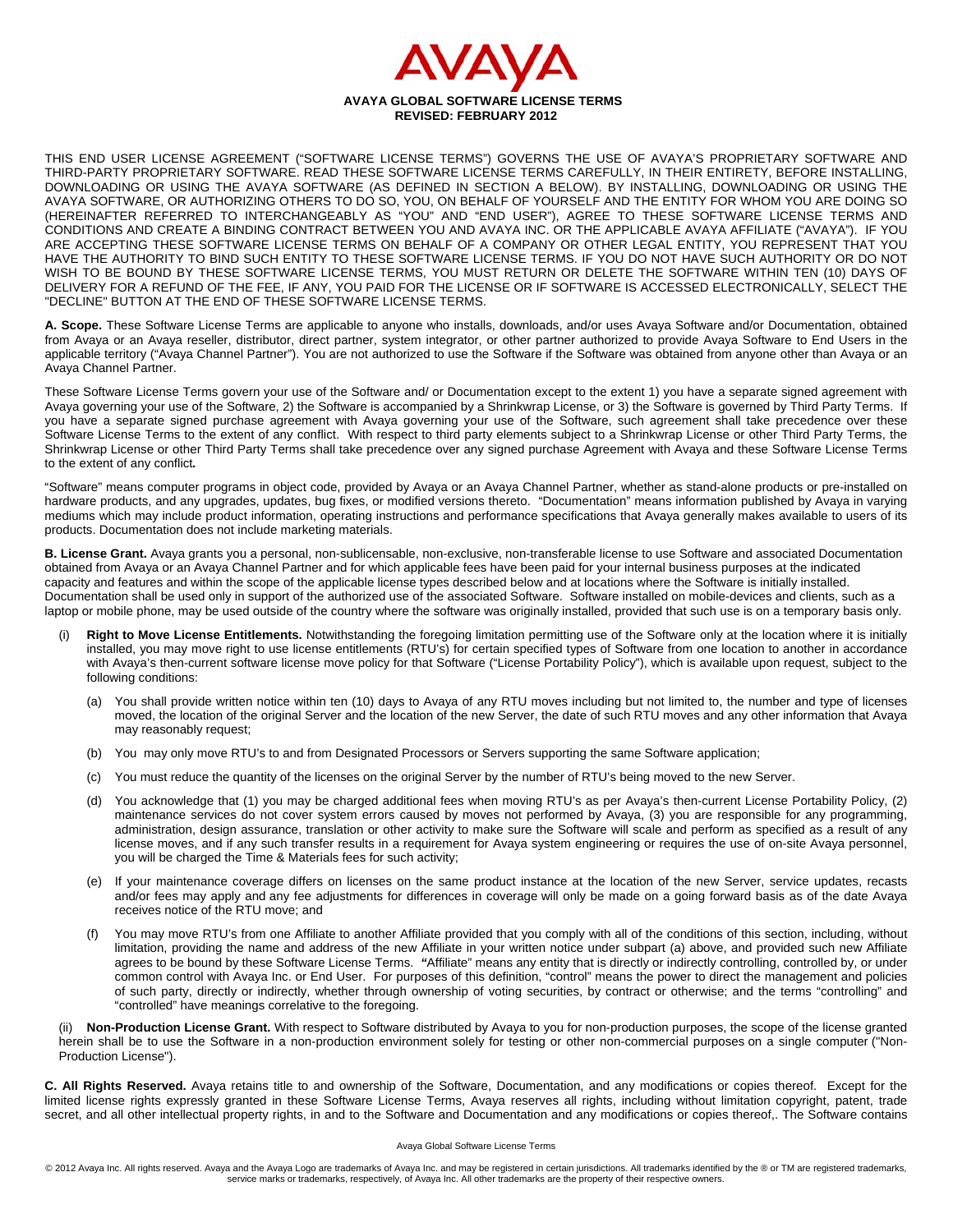trade secrets of Avaya, its suppliers, or licensors, including but not limited to the specific design, structure and logic of individual Software programs, their interactions with other portions of the Software, both internal and external, and the programming techniques employed.

**D. General License Restrictions.** To the extent permissible under applicable law, you agree not to: (i) decompile, disassemble, reverse engineer, reverse translate or in any other manner decode the Software; (ii) alter, modify or create any derivative works or enhancements, adaptations, or translations of the Software or Documentation; (iii) sell, sublicense, lease, rent, loan, assign, convey or otherwise transfer the Software or Documentation except as expressly authorized by Avaya in writing, and any attempt to do so is void; (iv) distribute, disclose or allow use of the Software or Documentation, in any format, through any timesharing service, service bureau, network or by any other similar means except as expressly authorized by Avaya in writing; (v) allow any service provider or other third party, with the exception of Avaya's authorized maintenance providers who are acting solely on behalf of and for the benefit of End User, to use or execute any software commands that facilitate the maintenance or repair of any product; (vi) gain access to or the use of any Software or part thereof without authorization from Avaya**;** (vii) enable or activate, or cause, permit or allow others to enable or activate any logins reserved for use by Avaya or Avaya's authorized maintenance providers; (viii) publish the results of any tests run on the Software; (ix) disclose, provide, or otherwise make available to any third party any trade secrets contained in the Software or Documentation; or (x) permit or encourage any third party to do any of the foregoing.

End User agrees not to allow anyone other than its authorized employees, agents or representatives who have a need to use the Software or Documentation to have access to the Software or Documentation. End User agrees to inform any third party to whom you give access to the Software or Documentation of these Software License Terms and shall obligate such third party to comply with such terms and provisions. End User shall be responsible for any third party's failure to comply with these Software License Terms and shall indemnify Avaya for any damages, loss, expenses or costs, including attorneys' fees and costs of suit, incurred by Avaya as a result of non-compliance with this section.

If the Software is rightfully located in a member state of the European Union and End User needs information about the Software in order to achieve interoperability of an independently created software program with the Software, End User will first request such information from Avaya. Avaya may charge End User a reasonable fee for the provision of such information. End User shall maintain such information in strict confidence using no less than the same care it uses to protect its own confidential information and shall use such information only in accordance with the terms and conditions under which Avaya provides such information. To the extent that the End User is expressly permitted by applicable mandatory law to undertake any activities related to achieving interoperability of an independently created software program with the Software, End User will not exercise those rights until End User has given Avaya twenty (20) days written notice of its intent to exercise any such rights.

**E. Proprietary Rights Notices.** End User shall affix to each copy of the Software made by End User, in the same form and location, a reproduction of the copyright notices, trademarks, and all other proprietary legends and/or logos of Avaya and/or Avaya's suppliers appearing on the original copy of the Software delivered to End User, and shall retain the same without alteration on all original copies.

**F. Backup Copies.** End User may create a reasonable number of archival and backup copies of the Software and the Documentation.

**G. Upgrades –** End User's right to use any upgrades to the Software shall be conditioned upon End User having a valid license to use the original Software and paying the applicable license fee to Avaya or an Avaya Channel Partner for such upgrade.

**H. Warranty.** Avaya's Global Product Warranty Policy for End Users, which details a limited warranty for Software and Software media and the applicable procedures, exclusions, and disclaimers, is available through the following website: [http://support.avaya.com](http://support.avaya.com/). Please note that if you are acquiring the Software from an Avaya Channel Partner outside the United States of America or Canada, the warranty is provided to you by said Avaya Channel Partner and not by Avaya.

**I. Compliance.** Avaya and the Avaya Channel Partner who provided the Software have the right to inspect or audit by remote polling or other reasonable means, and to inspect End User's books, records, and accounts during normal business hours and with reasonable notice, to determine End User's compliance with these Software License Terms, including but not limited to usage levels. In the event such inspection or audit uncovers non-compliance with these Software License Terms, then without prejudice to Avaya's termination rights hereunder, End User shall promptly pay Avaya any applicable license fees. End User agrees to keep a current record of the location of the Software.

**J. Termination of License; Effect of Termination/ Expiration.** If you breach these Software License Terms and if within ten (10) business days of your receipt of a reasonably detailed written request to cure, you have not cured all breaches of license limitations or restrictions, Avaya may, with immediate effect, terminate the licenses granted in these Software License Terms without prejudice to any available rights and remedies Avaya may have at law or in equity*.* Upon termination or expiration of the license for any reason, you must immediately permanently destroy all copies of the Software and any related materials in your possession or control and, upon Avaya's request, certify such destruction in writing. The provisions concerning confidentiality, the protection of trade secrets and proprietary rights, indemnity, license restrictions, export control, and all limitations of liability and disclaimers and restrictions of warranty (as well as any other terms which, by their nature, are intended to survive termination) will survive any termination or expiration of the Software License Terms.

**K. License Types.** Avaya grants you a license within the scope of the license types described below, with the exception of Heritage Nortel Software, for which the scope of the license is detailed in Section L below. Where the order documentation does not expressly identify a license type, the applicable license will be a Designated System License. The applicable number of licenses and units of capacity for which the license is granted will be one (1), unless a different number of licenses or units of capacity is specified in the documentation or other materials available to you. "Designated Processor" means a single stand-alone computing device. "Server" means a Designated Processor that hosts a software application to be accessed by multiple users.

Designated System(s) License (DS). End User may install and use each copy of the Software only on a number of Designated Processors up to the number indicated in the order. Avaya may require the Designated Processor(s) to be identified in the order by type, serial number, feature key, location or other specific designation, or to be provided by End User to Avaya through electronic means established by Avaya specifically for this purpose.

**Concurrent User License (CU).** End User may install and use the Software on multiple Designated Processors or one or more Servers, so long as only the licensed number of Units are accessing and using the Software at any given time. A "Unit" means the unit on which Avaya, at its sole discretion, bases the pricing of its licenses and can be, without limitation, an agent, port or user, an e-mail or voice mail account in the name of a person or corporate function (e.g., webmaster or helpdesk), or a directory entry in the administrative database utilized by the Software that permits one user to interface with the Software. Units may be linked to a specific, identified Server.

Database License (DL). End User may install and use each copy of the Software on one Server or on multiple Servers provided that each of the Servers on which the Software is installed communicates with no more than a single instance of the same database.

## Avaya Global Software License Terms

© 2012 Avaya Inc. All rights reserved. Avaya and the Avaya Logo are trademarks of Avaya Inc. and may be registered in certain jurisdictions. All trademarks identified by the ® or TM are registered trademarks, service marks or trademarks, respectively, of Avaya Inc. All other trademarks are the property of their respective owners.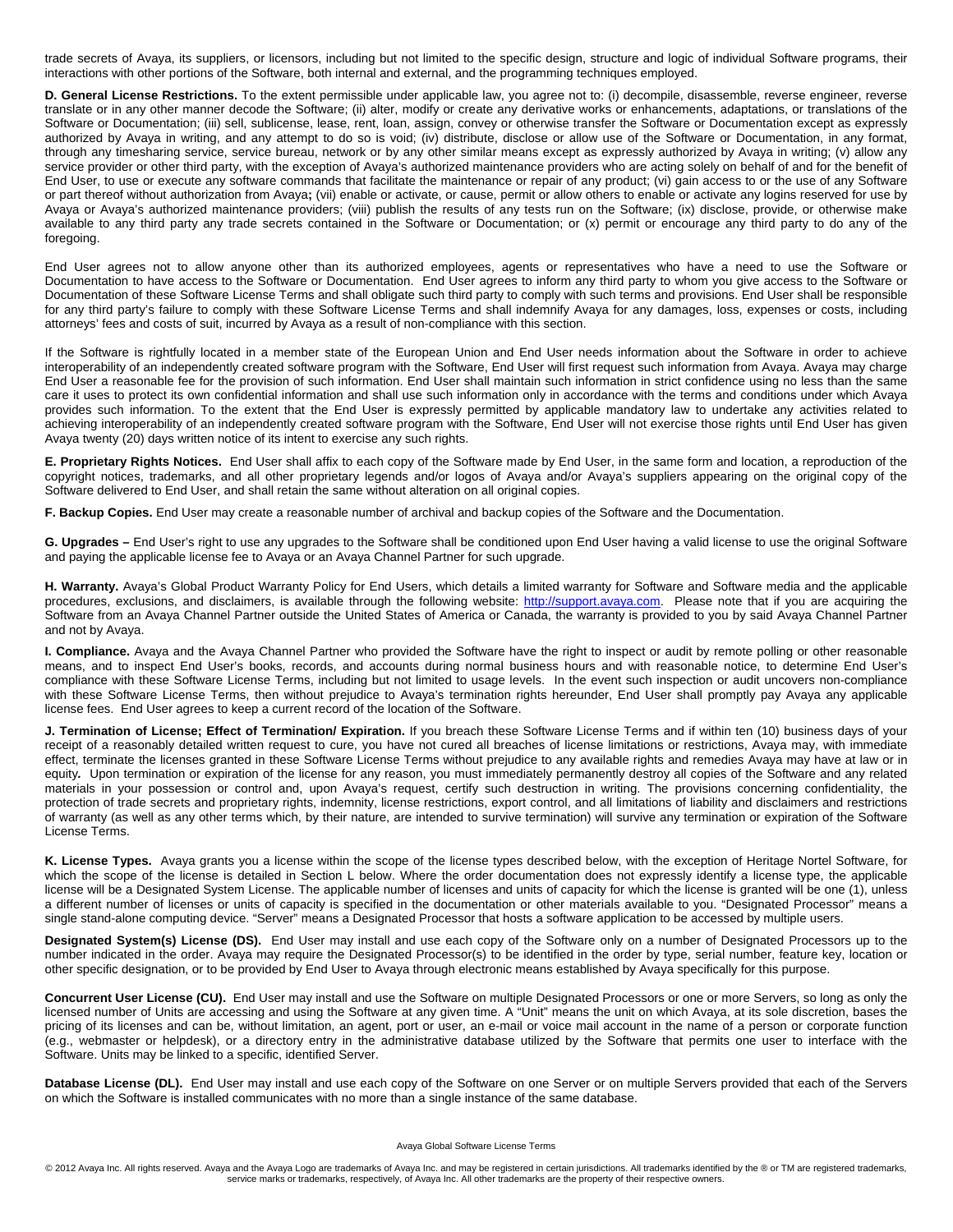**CPU License (CP).** End User may install and use each copy of the Software on a number of Servers up to the number indicated in the order provided that the performance capacity of the Server(s) does not exceed the performance capacity specified for the Software. End User may not re-install or operate the Software on Server(s) with a larger performance capacity without Avaya's prior consent and payment of an upgrade fee.

Named User License (NU). You may: (i) install and use the Software on a single Designated Processor or Server per authorized Named User (defined below); or (ii) install and use the Software on a Server so long as only authorized Named Users access and use the Software. "Named User," means a user or device that has been expressly authorized by Avaya to access and use the Software. At Avaya's sole discretion, a "Named User" may be, without limitation, designated by name, corporate function (e.g., webmaster or helpdesk), an e-mail or voice mail account in the name of a person or corporate function, or a directory entry in the administrative database utilized by the Software that permits one user to interface with the Software.

**Shrinkwrap License (SR).** You may install and use the Software in accordance with the terms and conditions of the applicable license agreements, such as "shrinkwrap" or "clickthrough" license accompanying or applicable to the Software ("Shrinkwrap License").

**L. Heritage Nortel Software.** "**Heritage Nortel Software**" means the software that was acquired by Avaya as part of its purchase of the Nortel Enterprise Solutions Business in December 2009. The Heritage Nortel Software currently available for license from Avaya is the software contained within the list of Heritage Nortel Products located at [http://support.avaya.com/licenseinfo](http://support.avaya.com/LicenseInfo) under the link "**Heritage Nortel Products**." For Heritage Nortel Software, Avaya grants Customer a license to use Heritage Nortel Software provided hereunder solely to the extent of the authorized activation or authorized usage level, solely for the purpose specified in the Documentation, and solely as embedded in, for execution on, or (in the event the applicable Documentation permits installation on non-Avaya equipment) for communication with Avaya equipment. Charges for Heritage Nortel Software may be based on extent of activation or use authorized as specified in an order or invoice.

**M. Third Party Components.** Certain software programs or portions thereof included in the Software may contain software (including open source software) distributed under third party agreements ("Third Party Components"), which may contain terms that expand or limit rights to use certain portions of the Software ("Third Party Terms"). Information regarding distributed Linux OS source code (for those product that have distributed Linux OS source code) and identifying the copyright holders of the Third Party Components and the Third Party Terms that apply is available in the Documentation or on Avaya's website at:<http://support.avaya.com/Copyright>. You agree to the Third Party Terms for any such Third Party Components.

**N. Limitation of Liability.** EXCEPT FOR PERSONAL INJURY CLAIMS OR WILLFUL MISCONDUCT AND TO THE EXTENT PERMITTED UNDER APPLICABLE LAW, NEITHER AVAYA, ITS SUPPLIERS, NOR ANY OF THEIR DIRECTORS, OFFICERS, EMPLOYEES, OR AGENTS SHALL BE LIABLE FOR (i) ANY INCIDENTAL, SPECIAL, PUNITIVE, EXEMPLARY*,* STATUTORY, INDIRECT OR CONSEQUENTIAL DAMAGES, (ii) ANY LOSS OF PROFITS, REVENUE, OR DATA, TOLL FRAUD, OR COST OF COVER OR (iii) ANY DIRECT DAMAGES ARISING UNDER THESE SOFTWARE LICENSE TERMS IN EXCESS OF THE FEES PAID FOR THE SOFTWARE GIVING RISE TO THE CLAIM. REGARDLESS OF WHETHER THEY WERE ADVISED, HAD OTHER REASON TO KNOW, OR IN FACT KNEW OF THE POSSIBILITY THEREOF. THE LIMITATIONS OF LIABILITY IN THIS SECTION WILL APPLY TO ANY DAMAGES, HOWEVER CAUSED, AND ON ANY THEORY OF LIABILITY, WHETHER FOR BREACH OF CONTRACT, TORT (INCLUDING, BUT NOT LIMITED TO, NEGLIGENCE), OR OTHERWISE.

**O. Protection of Software and Documentation.** End User acknowledges that the Software and Documentation are confidential information of Avaya and its suppliers and contain trade secrets of Avaya and its suppliers. End User agrees at all times to protect and preserve in strict confidence the Software and Documentation using no less than the level of care End User uses to protect its own information of a confidential nature and to implement reasonable security measures to protect the trade secrets of Avaya and its suppliers.

**P. Personal Data.** The download or use of the Software may require the processing of personal data (including, but not limited to contact name, company address, company phone or fax, or company email) pertaining to your company or to your company's personnel. Such data will be used by Avaya for communication, administrative, and operational purposes related to the Software, including but not limited to tracking Software activations, communicating regarding trouble tickets and alarms, and providing Software updates. Personal data required to download or use the Software must be submitted to Avaya. Failing the submission of such data, the download or use of the Software may not be possible. You or your personnel have a right to access and correct erroneous personal data pertaining to you or your personnel and to object for legitimate reasons to the processing and transfer of this data. You can exercise this right by contacting in writing the Data Privacy Officer of the applicable Avaya Affiliate.

**Q. High Risk Activities.** The Software is not fault-tolerant and is not designed, manufactured or intended for any use in any environment that requires failsafe performance in which the failure of the Software could lead to death, personal injury or significant property damage ("High Risk Activities"). Such environments include, among others, control systems in a nuclear, chemical, biological or other hazardous facility, aircraft navigation and communications, air traffic control, and life support systems in a healthcare facility. End User assumes the risks for its use of the Software in any such High Risk Activities.

**R. Export Control.** End User is advised that the Software is of U.S. origin and subject to the U.S. Export Administration Regulations (EAR). The Software also may be subject to applicable local laws and regulations. Diversion contrary to U.S. and/ or applicable local country law and/ or regulation is prohibited. You agree not to directly or indirectly export, re-export, import, download, or transmit the Software to any country, end user or for any use that is contrary to applicable U.S. and/ or local country regulation or statute (including but not limited to those countries embargoed by the U.S. government). You represent that neither the U.S. Bureau of Industry and Security (BIS) nor any other governmental agency has issued sanctions against End User or otherwise suspended, revoked or denied End User's export privileges. You agree not to use or transfer the Software for any use relating to nuclear, chemical or biological weapons, or missile technology, unless authorized by the U.S. and applicable local government by regulation or specific written license. Additionally, you are advised that the Software may contain encryption algorithm or source code that may not be exported to government or military end users without a license issued by the U.S. BIS and any other country's governmental agencies, where applicable.

**S. U.S Government End Users.** The Software is classified as "commercial computer software" and the Documentation is classified as "commercial computer software documentation" or "commercial items," pursuant to 48 CFR FAR 12.212 or DFAR 227.7202, as applicable. Any use, modification, reproduction, release, performance, display or disclosure of the Software or Documentation by the Government of the United States shall be governed solely by the terms of these Software License Terms and shall be prohibited except to the extent expressly permitted by these Software License Terms, and any use of the Software and/ or Documentation by the Government constitutes agreement to such classifications and to these Software License Terms.

**T. Acknowledgement.** End User acknowledges that certain Software may contain programming that: (i) restricts, limits and/or disables access to certain features, functionality or capacity of such Software subject to the End User making payment for licenses to such features, functionality or capacity; or (ii) periodically deletes or archives data generated by use of the Software and stored on the applicable storage device if not backed up on an alternative storage medium after a certain period of time.

## Avaya Global Software License Terms

© 2012 Avaya Inc. All rights reserved. Avaya and the Avaya Logo are trademarks of Avaya Inc. and may be registered in certain jurisdictions. All trademarks identified by the ® or TM are registered trademarks, service marks or trademarks, respectively, of Avaya Inc. All other trademarks are the property of their respective owners.